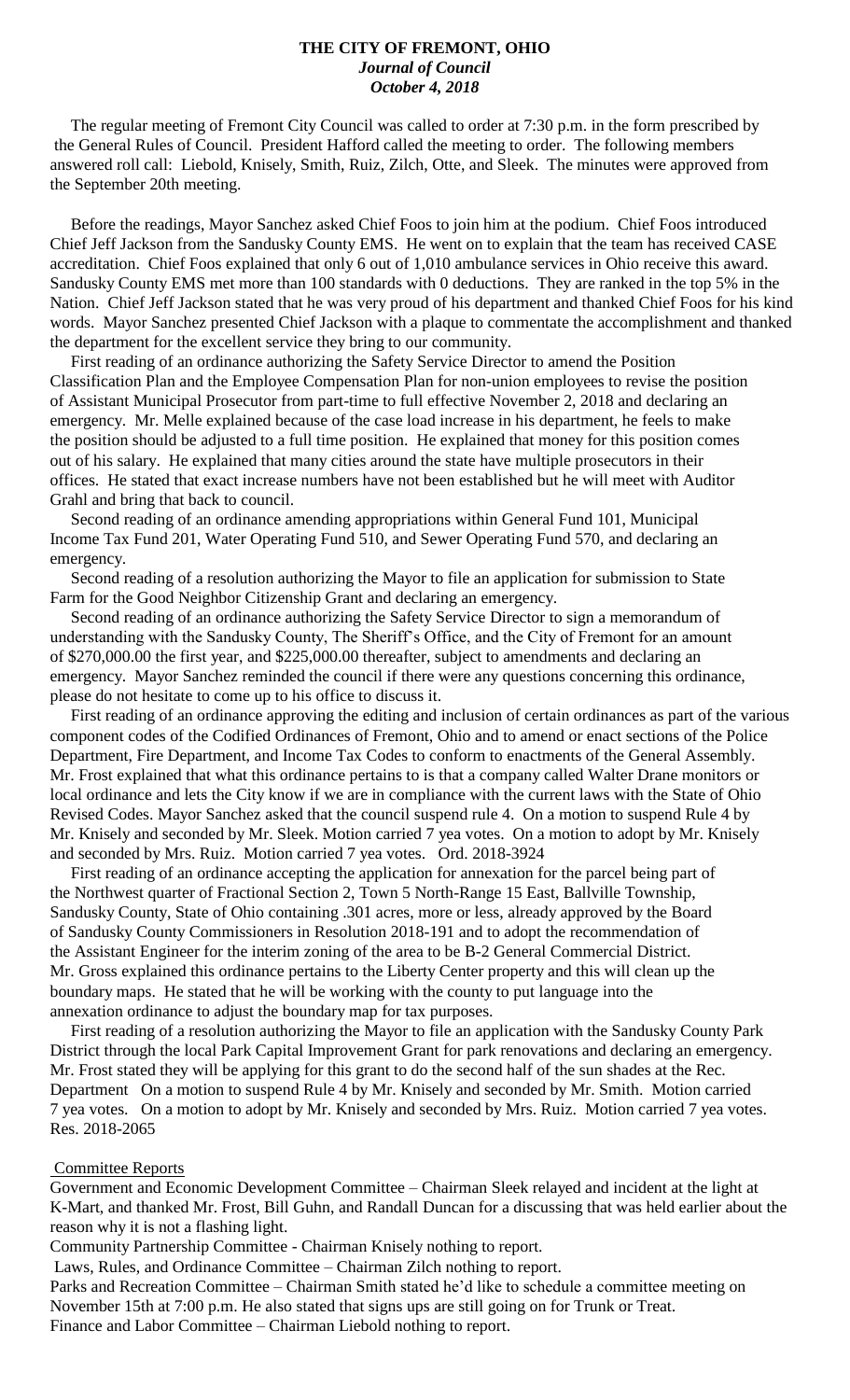# **THE CITY OF FREMONT, OHIO** *Journal of Council*

#### Utilities and Traffic Committee – Chairman Otte nothing to report.

Citizen Service Committee – Chairman Ruiz reported Fire and Police Departments continue to do a great job and congratulated the Sandusky County EMS on their award. She would have liked the EMS personnel to have been introduced. She stated that the lawn judging deadline is October 19th, anyone wishing to participate. Kristie Bilger, Executive Director of Downtown Fremont, Inc. reminded everyone that this weekend the Crop Festival will be held downtown Friday and Saturday. She passed out a map of all the festivities. The roads will be closed at 3:00 p.m. on Friday. She thanked Bellevue Hospital and Whirlpool for sponsoring the festival. She stated that the last Farmers Market will be held October 20<sup>th</sup> and passed out flyers.

# Department Heads/Elected Officials

Mr. Frost congratulated the Sandusky County EMS for the recognition they received for doing great work in our community. He stated that a Bulk Trash pickup will be held October  $20^{th}$  9 – 11:30 a.m. at the Sandusky County Fairgrounds for Fremont city residents. He also stated that the water meter project will begin very quickly. Mr. Frost commented on the Car Show and said that it was an amazing event. He also thanked Kristie Bilger for her help in planning the upcoming New Year's Eve event and thanked her for all she does. Chief Bliss also congratulated the Sandusky County EMS. He stated that police interviews where coming up soon.

Chief Foos thanked the council for allowing the presentation and recognizing the great work of the Sandusky County EMS. He stated that the city was blessed to be receiving such great services from the department. Tucker Fredericksen gave an update on the dam project stating that it is winding down, stating with the next month they should be finishing up. He stated they are in the restoration phase. Mr. Fredericksen also mentioned that the Sandusky St. project was going well. He finished with giving council a heads up informing them that bids for the Rodger Young improvements have been received. He will hopefully present something to council at the next meeting.

Mayor Sanchez commented on the Trash Day on October  $20<sup>th</sup>$ . He stated that there will be only so many dumpsters; once they are full they are full. He attended the Terra State Community Showcase. The event was well attend and a highlight of the day. Mayor Sanchez commented on the aggregation program that the city of Fremont voted on in 2011. He believes that the city has the best rates that they could apply. If there are any questions please direct them to his office. He touched on the ABM project and the replacement of the water meters. The installers will come to the residence along with a picture of the administration so the city will know that it is legitimate. This will be a four to six month project. Council asked several questions of Mayor Sanchez and he promised to get back to them. He congratulated Memorial Hospital on the Funfest they held and last but not least he congratulated Jonathon Martin and Ashley Gamble for the event that they held at Birchard Park. Mrs. Elder nothing this evening.

# Council Comments

Mr. Zilch congratulated Sandusky County EMS on their award. He then commented on the ODOT building and the fact that he got to take a tour of the facility and was very impressed with the building and the work that our city employees are doing on it.

Mrs. Ruiz wished everyone a nice weekend.

Mr. Knisely he also congratulated EMS on their fine work. He complimented the fire and police department on their leadership and personnel. He encouraged everyone to attend the events downtown this weekend and to keep shopping Fremont, Ohio.

Mr. Otte asked Mr. Sanchez if Mr. Melle's budget could be looked at next year. Mayor Sanchez said he had questions and would be speaking with Mr. Melle. Mr. Otte asked about the status of the basketball court repairs. Mayor Sanchez said that the person who was responsible will be making restitution. Mr. Otte asked Chief Bliss about the Drug Task Force and recommended that being more transparent with accomplishments that have been made. Chief Bliss stated that the task force is making a tremendous impact in our city. He commented on the Brews on the Bricks event and thanked everyone who worked it and attended. Mr. Smith thanked Mr. Farmer on the State Street Cruise Car Show. He encouraged everyone to attend the

events that are being held in the Fremont this weekend. Mr. Smith lastly encouraged everyone to attend the Presidential Literacy event at Hayes Presidential Center.

Mr. Sleek echoed the sentiments of everyone concerning the Sandusky County EMS.

Mr. Liebold stated that Brews on the Bricks was a great event. He gave a shout out to Mr. Frost for his efforts to keep the city safe. Mr. Liebold mention that October  $9<sup>th</sup>$  was the last day to register for the upcoming elections. Wednesday the  $10<sup>th</sup>$  is the beginning of early voter registration.